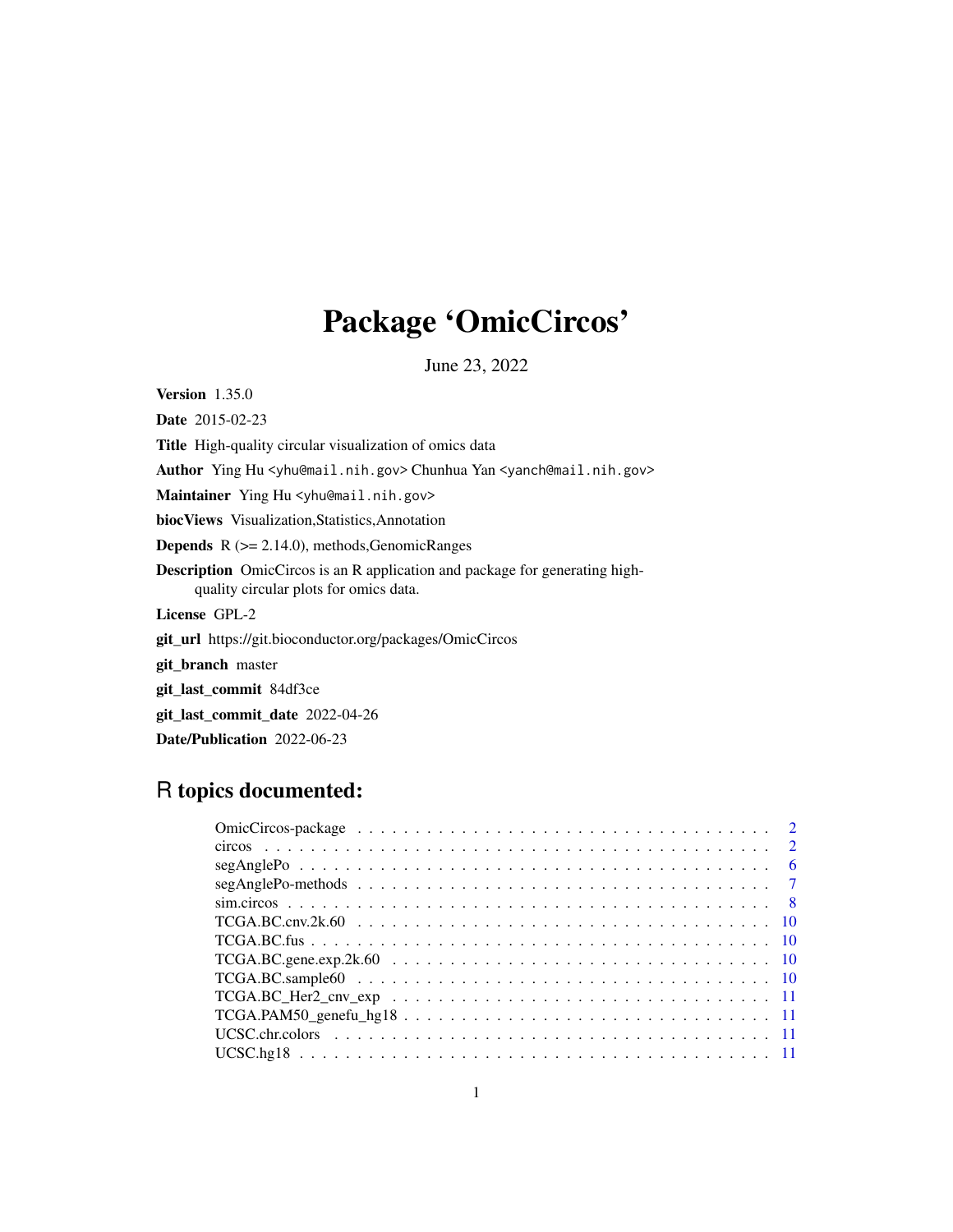#### <span id="page-1-0"></span>2 circos contra de la circos de la circos de la circos de la circos de la circos de la circos de la circos de la circos de la circos de la circos de la circos de la circos de la circos de la circos de la circos de la circo

#### **Index** [15](#page-14-0)

OmicCircos-package *OmicCircos package*

## Description

OmicCircos is for generating high-quality circular plots for omics data.

#### Author(s)

Ying Hu <yhu@mail.nih.gov> Chunhua Yan <yanch@mail.nih.gov>

#### References

OmicCircos: an R package for simple and circular visualization of omics data. Cancer Inform. 2014 Jan 16;13:13-20. doi: 10.4137/CIN.S13495. eCollection 2014. PMID: 24526832 [PubMed] PMCID: PMC3921174

circos *draw circular*

#### Description

This is the main function of OmicCircos to draw circular plots.

## Usage

```
circos(mapping=mapping, xc=400, yc=400, R=400, W=W, cir="", type="n",
 col.v=3, B=FALSE, print.chr.lab=TRUE, col.bar=FALSE, col.bar.po = "topleft",
 cluster=FALSE, order=NULL, scale=FALSE, cutoff = "n", zoom="", cex=1, lwd=1,
 col=rainbow(10, alpha=0.8)[7], side="")
```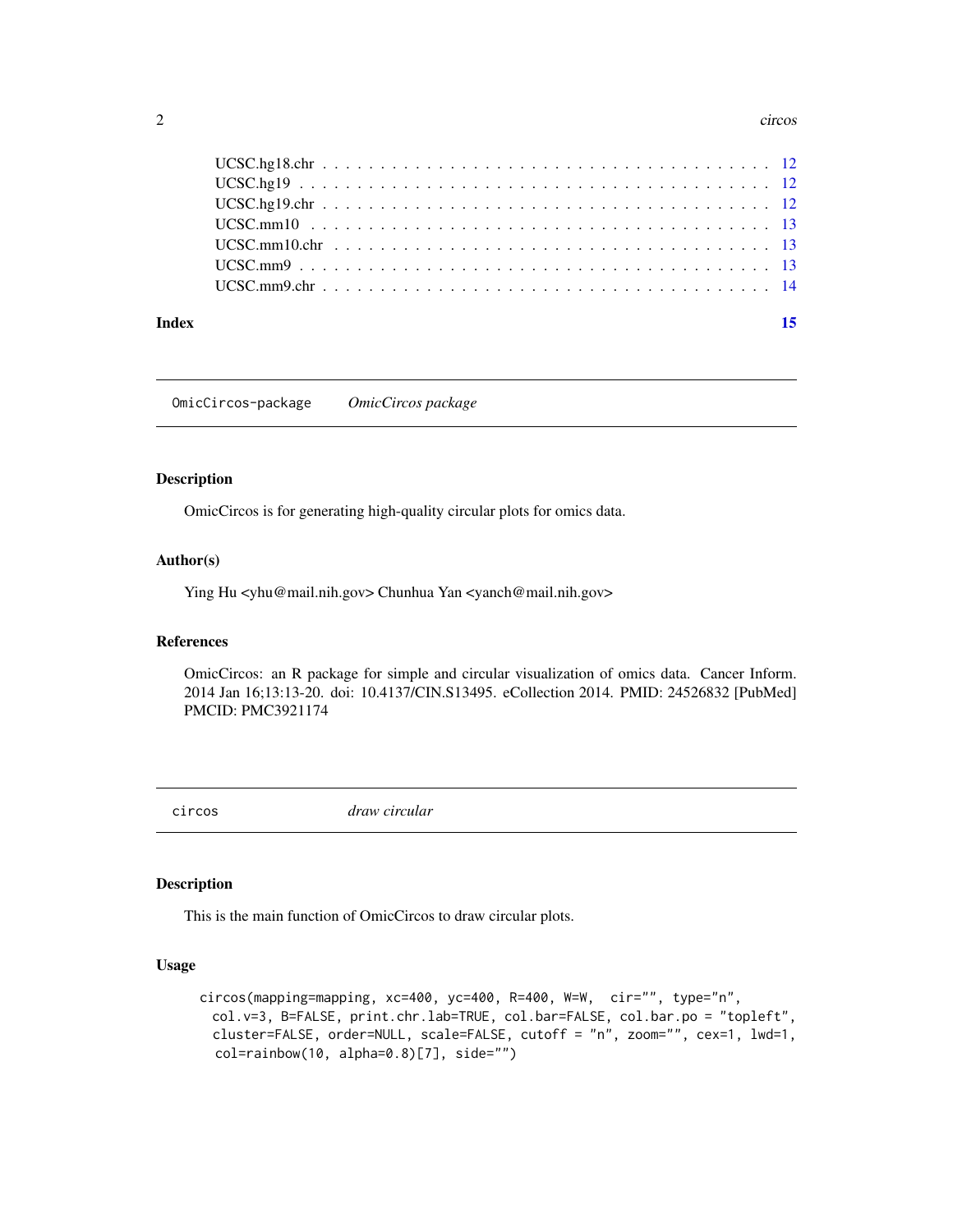#### circos to the contract of the contract of the contract of the contract of the contract of the contract of the contract of the contract of the contract of the contract of the contract of the contract of the contract of the

## Arguments

| mapping | data frame or matrix containing mapping information and values. Column 1:<br>the segment or chromosome ID; column 2: the position; column 3: the position<br>label (optional) or the value and additional columns are the values. such as gene<br>expression and copy number. Missing values are allowed and will be ignored.                                                                                                                                                                                                                                                                                                                                                                                                                                                                                                                                                                                                                                                                                                                                                   |
|---------|---------------------------------------------------------------------------------------------------------------------------------------------------------------------------------------------------------------------------------------------------------------------------------------------------------------------------------------------------------------------------------------------------------------------------------------------------------------------------------------------------------------------------------------------------------------------------------------------------------------------------------------------------------------------------------------------------------------------------------------------------------------------------------------------------------------------------------------------------------------------------------------------------------------------------------------------------------------------------------------------------------------------------------------------------------------------------------|
| xс      | integer, the circle center x coordinate                                                                                                                                                                                                                                                                                                                                                                                                                                                                                                                                                                                                                                                                                                                                                                                                                                                                                                                                                                                                                                         |
| уc      | integer, the circle center y coordinate                                                                                                                                                                                                                                                                                                                                                                                                                                                                                                                                                                                                                                                                                                                                                                                                                                                                                                                                                                                                                                         |
| R       | integer, the circle radius                                                                                                                                                                                                                                                                                                                                                                                                                                                                                                                                                                                                                                                                                                                                                                                                                                                                                                                                                                                                                                                      |
| W       | integer, the circle width                                                                                                                                                                                                                                                                                                                                                                                                                                                                                                                                                                                                                                                                                                                                                                                                                                                                                                                                                                                                                                                       |
| cir     | genome reference name (hg19, mm10 ) or data frame from segAnglePo func-<br>tion or data frame from user's mapping data.                                                                                                                                                                                                                                                                                                                                                                                                                                                                                                                                                                                                                                                                                                                                                                                                                                                                                                                                                         |
| type    | the type is one of                                                                                                                                                                                                                                                                                                                                                                                                                                                                                                                                                                                                                                                                                                                                                                                                                                                                                                                                                                                                                                                              |
|         | • "arc": arcs with variable radii<br>• "arc2": arcs with the fixed radius<br>• "b": bar charts<br>• "b2": bar charts (opposite side of cutoff value)<br>• "b3": bar charts with the same height<br>• "box": box plots<br>• "chr": plots of chromosomes or segments<br>• "chr2": plots of chromosomes or segments of partial genome<br>• "ci95": 95% confidence interval lines<br>• "h": histograms<br>• "heatmap": heatmaps<br>• "heatmap2": heatmaps with genomic coordinates<br>• "hightlight.link": link lines for zoom<br>• "hist": polygons for multiple samples<br>• "hl": highlight<br>$\bullet$ "l": lines<br>• "label": gene labels or text annotations<br>• "label2": gene labels or text annotations with the same circumference coor-<br>dinate<br>• "lh": horizontal lines<br>• "link.pg": link polygons based on Bezier curve<br>• "link": link lines based on Bezier curve<br>• "link2": link lines with smaller intra-chromosome arcs<br>• "1s": lines in stair steps<br>• "ml": multiple lines (for more than 1 samples)<br>• "ml2": multiple horizontal lines |
|         | • "ml3": multiple lines in stair steps<br>• "ms": multiple points<br>• "quant75": 75% quantile lines                                                                                                                                                                                                                                                                                                                                                                                                                                                                                                                                                                                                                                                                                                                                                                                                                                                                                                                                                                            |
|         |                                                                                                                                                                                                                                                                                                                                                                                                                                                                                                                                                                                                                                                                                                                                                                                                                                                                                                                                                                                                                                                                                 |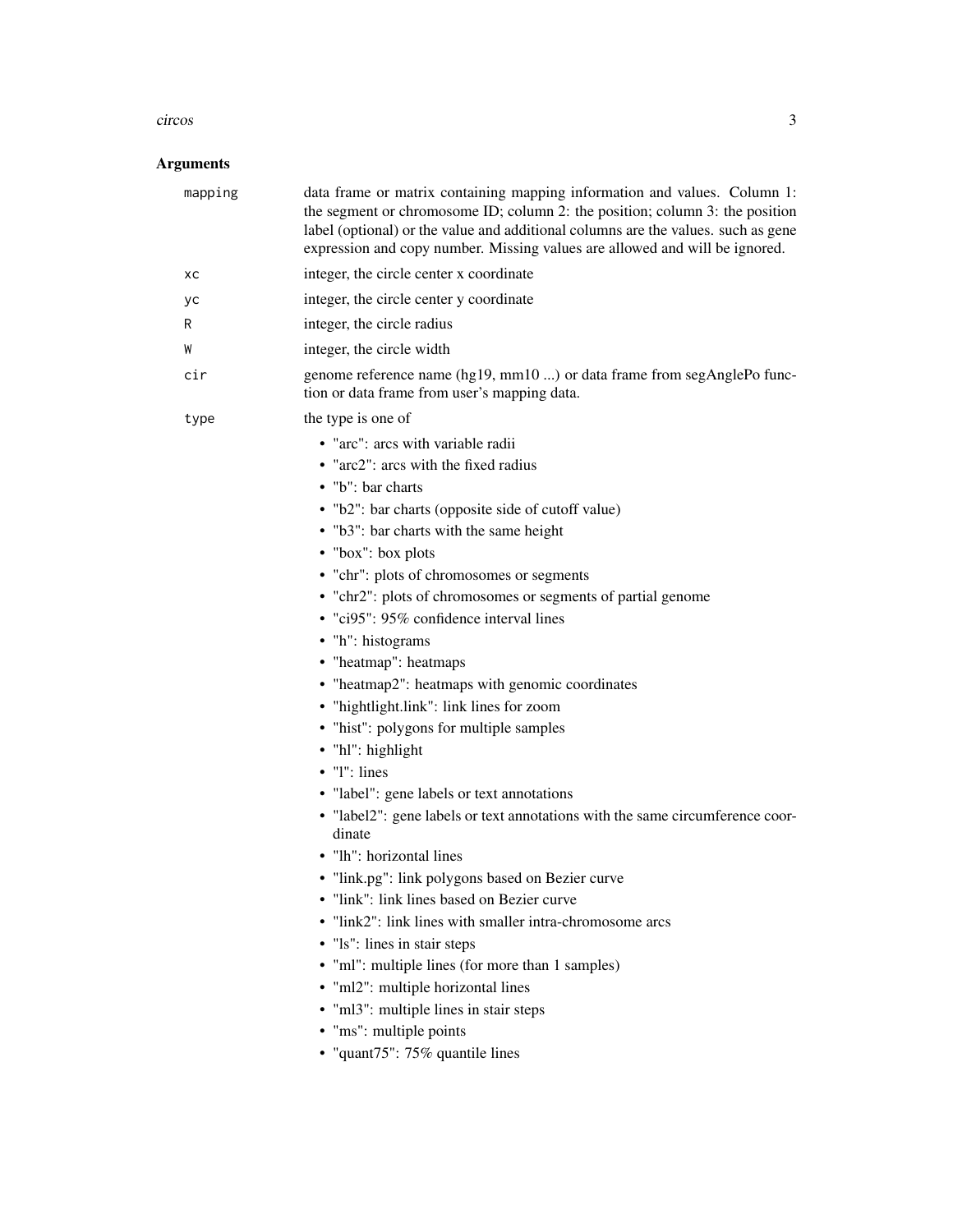|               | • "quant90": 90% quantile lines                                                                                            |
|---------------|----------------------------------------------------------------------------------------------------------------------------|
|               | $\bullet$ "s": dots                                                                                                        |
|               | • "s2": dots with the fixed radius                                                                                         |
|               | • "s.sd": dots proportional to standard deviation                                                                          |
|               | • "ss": dot sizes proportional to the values                                                                               |
|               | • "sv": dot sizes proportional to the variances                                                                            |
| col.v         | column number. The column value will be displayed. If type=heatmap, the<br>number is as the first column.                  |
| B             | logical: draw background?                                                                                                  |
| print.chr.lab | logical: draw chromosomes or segment labels?                                                                               |
| col.bar       | logical: draw col.bar? It is for type=heatmap.                                                                             |
| col.bar.po    | draw col.bar position, e.g. topleft, bottomright.                                                                          |
| cluster       | logical: cluster and draw Dendrogram at left coner? It is for type=heatmap only.                                           |
| order         | vector: chromosome or segment order                                                                                        |
| scale         | logical: draw scale?                                                                                                       |
| cutoff        | numeric: for multiple samples                                                                                              |
| zoom          | vector containing six values: start chromosome, end chromosome, start position,<br>end position, start angle and end angle |
| lwd           | numeric: line width                                                                                                        |
| cex           | numeric: fond or point sizes                                                                                               |
| col           | character or vector: color names                                                                                           |
| side          | character (in or out): for type=label $(2)$ only                                                                           |
| .             | $\cdots$                                                                                                                   |

## Author(s)

Ying Hu <yhu@mail.nih.gov> Chunhua Yan <yanch@mail.nih.gov>

## References

OmicCircos: an R package for simple and circular visualization of omics data. Cancer Inform. 2014 Jan 16;13:13-20. doi: 10.4137/CIN.S13495. eCollection 2014. PMID: 24526832 [PubMed] PMCID: PMC3921174

## Examples

```
library(OmicCircos);
options(stringsAsFactors = FALSE);
set.seed(1234);
## initial values for simulation data
seg.num <- 10;
ind.num \leftarrow 20;
```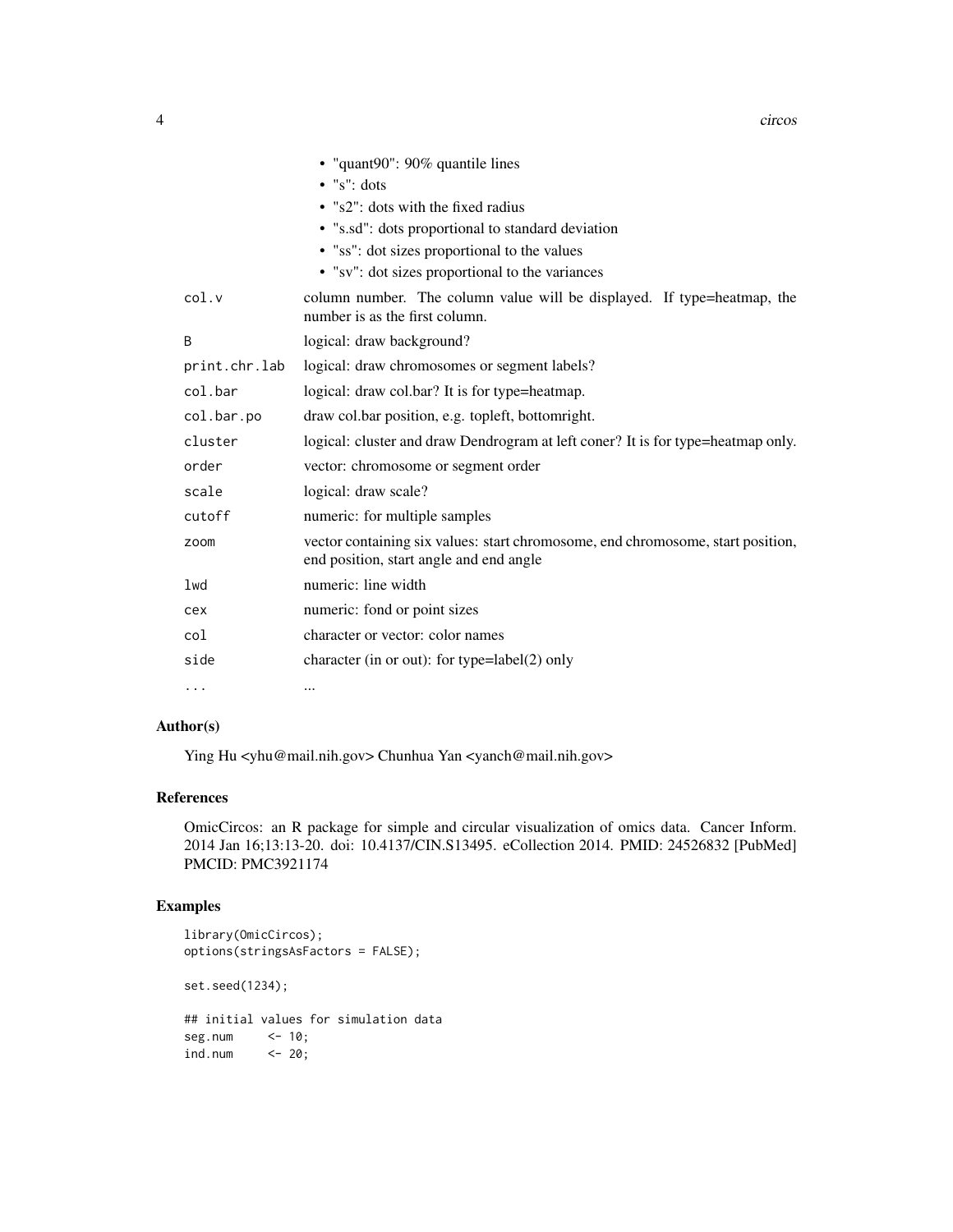#### circos to the contract of the contract of the contract of the contract of the contract of the contract of the contract of the contract of the contract of the contract of the contract of the contract of the contract of the

```
seg.po <- c(20:50);
link.num <- 10;
link.py.num < -4;## output simulation data
sim.out <- sim.circos(seg=seg.num, po=seg.po, ind=ind.num, link=link.num,
 link.pg=link.pg.num);
seg.f <- sim.out$seg.frame;
seg.v <- sim.out$seg.mapping;
link.v <- sim.out$seg.link
link.pg.v <- sim.out$seg.link.pg
seg.num <- length(unique(seg.f[,1]));
## select segments
seg.name <- paste("chr", 1:seg.num, sep="");
db <- segAnglePo(seg.f, seg=seg.name);
colors <- rainbow(seg.num, alpha=0.5);
pdffile <- "OmicCircos4vignette1.pdf";
pdf(pdffile, 8, 8);
par(mar=c(2, 2, 2, 2));
plot(c(1,800), c(1,800), type="n", axes=FALSE, xlab="", ylab="", main="");
circos(R=400, cir=db, type="chr", col=colors, print.chr.lab=TRUE, W=4, scale=TRUE);
circos(R=360, cir=db, W=40, mapping=seg.v, col.v=3, type="l", B=TRUE, col=colors[1], lwd=2, scale=TRUE);
circos(R=320, cir=db, W=40, mapping=seg.v, col.v=3, type="ls", B=FALSE, col=colors[9], lwd=2, scale=TRUE);
circos(R=280, cir=db, W=40, mapping=seg.v, col.v=3, type="lh", B=TRUE, col=colors[7], lwd=2, scale=TRUE);
circos(R=240, cir=db, W=40, mapping=seg.v, col.v=19, type="ml", B=FALSE, col=colors, lwd=2, scale=TRUE);
circos(R=200, cir=db, W=40, mapping=seg.v, col.v=19, type="ml2", B=TRUE, col=colors, lwd=2);
circos(R=160, cir=db, W=40, mapping=seg.v, col.v=19, type="ml3", B=FALSE, cutoff=5, lwd=2);
circos(R=150, cir=db, W=40, mapping=link.v, type="link", lwd=2, col=colors[c(1,7)]);
circos(R=150, cir=db, W=40, mapping=link.pg.v, type="link.pg", lwd=2, col=sample(colors,link.pg.num));
dev.off()
## Not run:
demo(OmicCircos4vignette1)
demo(OmicCircos4vignette2)
demo(OmicCircos4vignette3)
demo(OmicCircos4vignette4)
demo(OmicCircos4vignette5)
demo(OmicCircos4vignette6)
demo(OmicCircos4vignette7)
demo(OmicCircos4vignette8)
demo(OmicCircos4vignette9)
demo(OmicCircos4vignette10)
## End(Not run)
```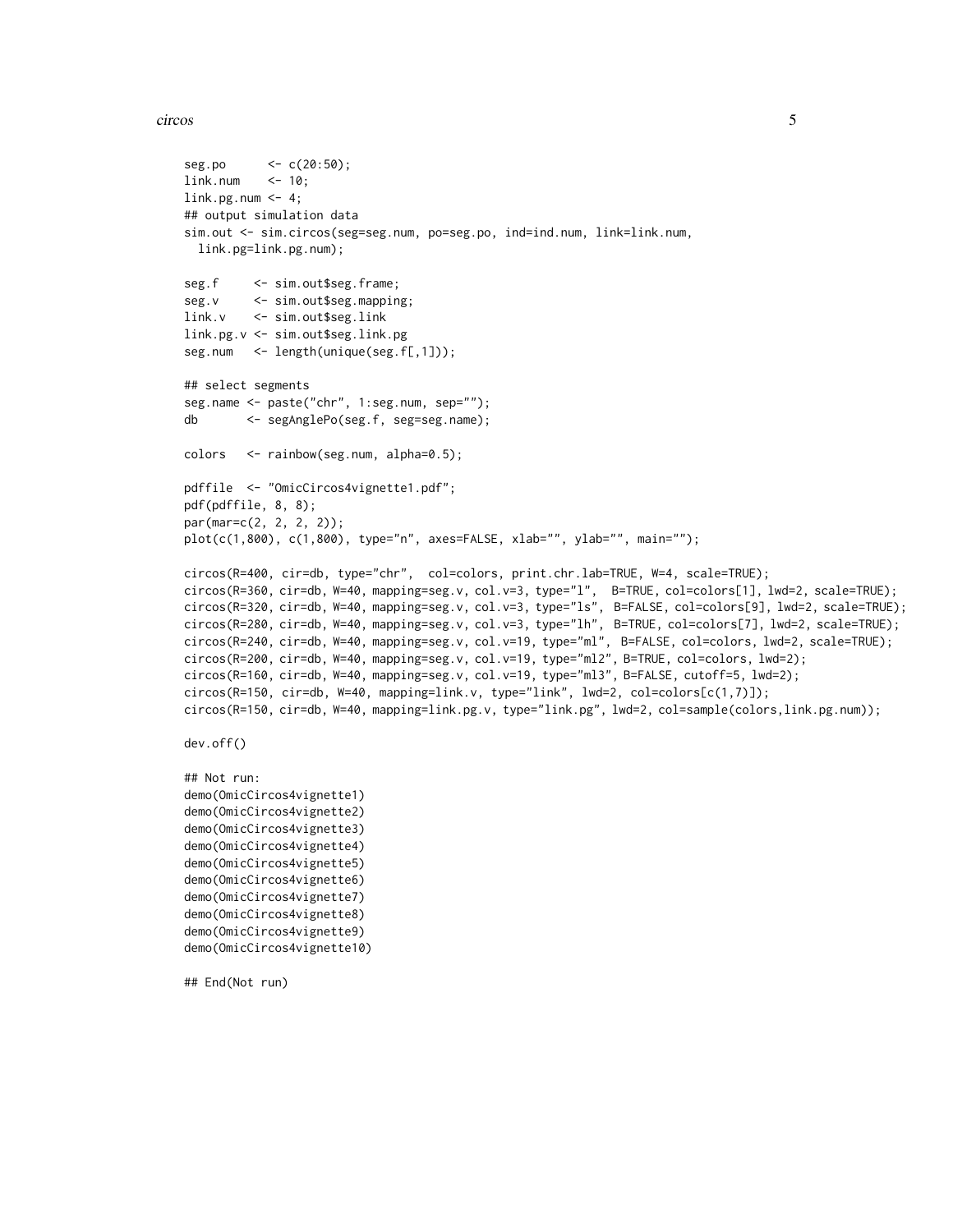This function creates a data frame and converts the segment pointer positions (linear coordinates) into angle values (the angle based coordinates along circumference). In the data frame, column 1 is unique segment or chromosome names; column 2 is the start angle; column 3 is the end angle; column 4 is the accumulative start position; column 5 is the accumulative end position; column 6 is the start position and column 7 is the end position for each segment or chromosome.

#### Usage

segAnglePo(seg.dat=seg.dat, seg=seg, angle.start=angle.start, angle.end=angle.end);

## Arguments

| seg.dat     | the segment data should be a matrix or a data frame: column 1 is the segment<br>name or chromosome name; column 2 is the segment start; column 3 is the<br>segment end; column 4 is segment name2 (optional); and column 5 is segment<br>description (optional). |  |
|-------------|------------------------------------------------------------------------------------------------------------------------------------------------------------------------------------------------------------------------------------------------------------------|--|
| seg         | vector: segment names (optional)                                                                                                                                                                                                                                 |  |
| angle.start | numeric: plot start angle, angle.start=0 by default (optional)                                                                                                                                                                                                   |  |
| angle.end   | numeric: plot end angle, angle.end=360 by default (optional)                                                                                                                                                                                                     |  |

#### Author(s)

Ying Hu <yhu@mail.nih.gov> Chunhua Yan <yanch@mail.nih.gov>

#### References

OmicCircos: an R package for simple and circular visualization of omics data. Cancer Inform. 2014 Jan 16;13:13-20. doi: 10.4137/CIN.S13495. eCollection 2014. PMID: 24526832 [PubMed] PMCID: PMC3921174

#### Examples

```
library(OmicCircos);
options(stringsAsFactors = FALSE);
set.seed(1234);
## initial values for simulation data
seg.num <- 10;
ind.num <- 20;
seg.po <- c(20:50);
link.num <- 10;
link.py.num < -4;
```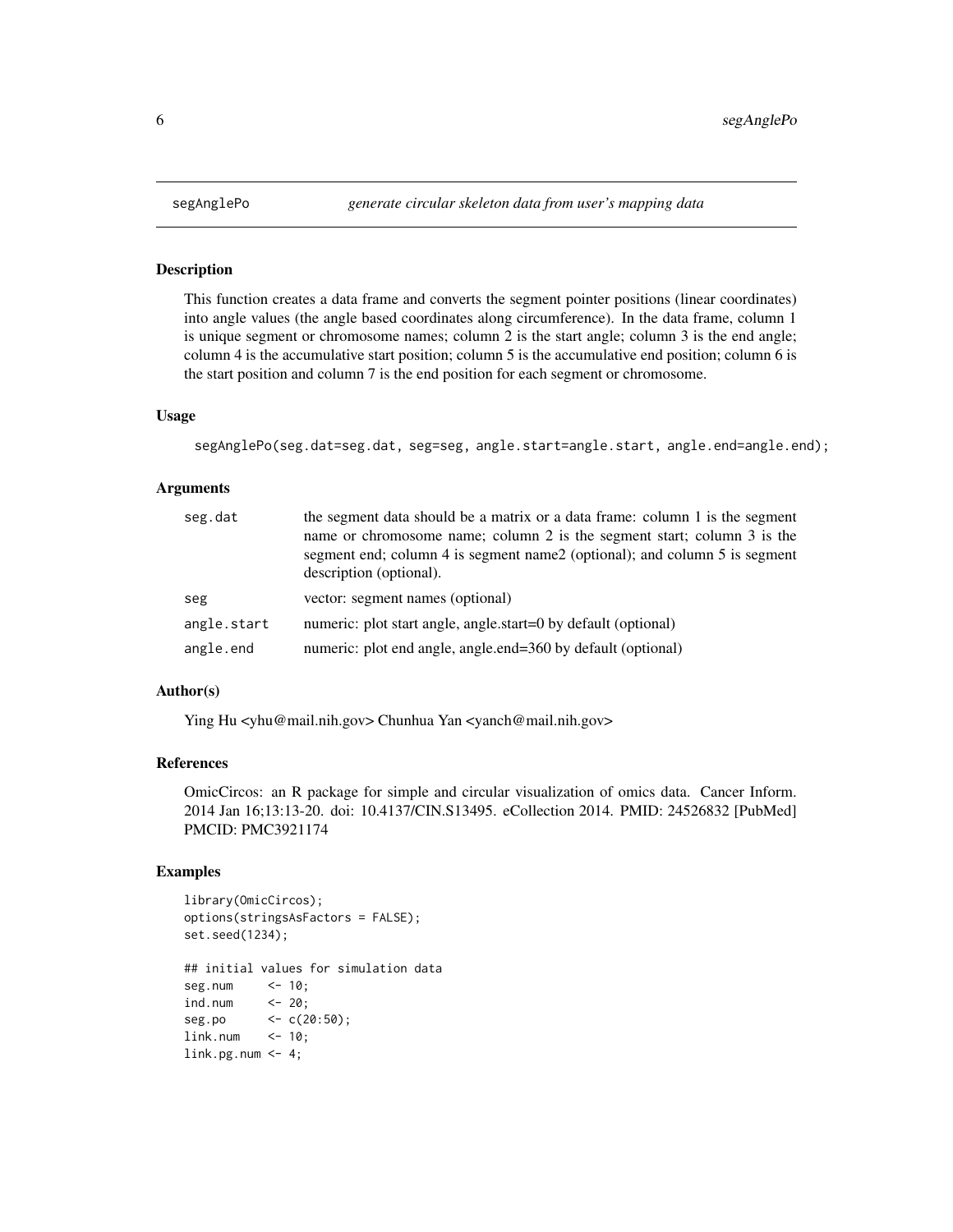```
## output simulation data
sim.out <- sim.circos(seg=seg.num, po=seg.po, ind=ind.num, link=link.num,
  link.pg=link.pg.num);
seg.f <- sim.out$seg.frame;
seg.v <- sim.out$seg.mapping;
link.v <- sim.out$seg.link
link.pg.v <- sim.out$seg.link.pg
seg.num <- length(unique(seg.f[,1]));
## select segments
seg.name <- paste("chr", 1:seg.num, sep="");
db <- segAnglePo(seg.f, seg=seg.name);
colors <- rainbow(seg.num, alpha=0.5);
pdffile <- "OmicCircos4vignette2.pdf";
pdf(pdffile, 8, 8);
par(mar=c(2, 2, 2, 2));
plot(c(1,800), c(1,800), type="n", axes=FALSE, xlab="", ylab="", main="");
circos(R=400, type="chr", cir=db, col=colors, print.chr.lab=TRUE, W=4, scale=TRUE);
circos(R=360, cir=db, W=40, mapping=seg.v, col.v=8, type="box", B=TRUE, col=colors[1], lwd=0.1, scale=TRUE);
circos(R=320, cir=db, W=40, mapping=seg.v, col.v=8, type="hist", B=TRUE, col=colors[3], lwd=0.1, scale=TRUE);
circos(R=280, cir=db, W=40, mapping=seg.v, col.v=8, type="ms", B=TRUE, col=colors[7], lwd=0.1, scale=TRUE);
circos(R=240, cir=db, W=40, mapping=seg.v, col.v=3, type="h", B=FALSE, col=colors[2], lwd=0.1);
circos(R=200, cir=db, W=40, mapping=seg.v, col.v=3, type="s", B=TRUE, col=colors, lwd=0.1);
circos(R=160, cir=db, W=40, mapping=seg.v, col.v=3, type="b", B=FALSE, col=colors, lwd=0.1);
circos(R=150, cir=db, W=40, mapping=link.v, type="link", lwd=2, col=colors[c(1,7)]);
circos(R=150, cir=db, W=40, mapping=link.pg.v, type="link.pg", lwd=2, col=sample(colors,link.pg.num));
dev.off()
```
segAnglePo-methods *~~ Methods for Function* segAnglePo *~~*

#### Description

~~ Methods for function segAnglePo ~~

#### Methods:

signature(seg.dat = "data.frame")

```
signature(seg.dat = "GRanges")
```
#### Author(s)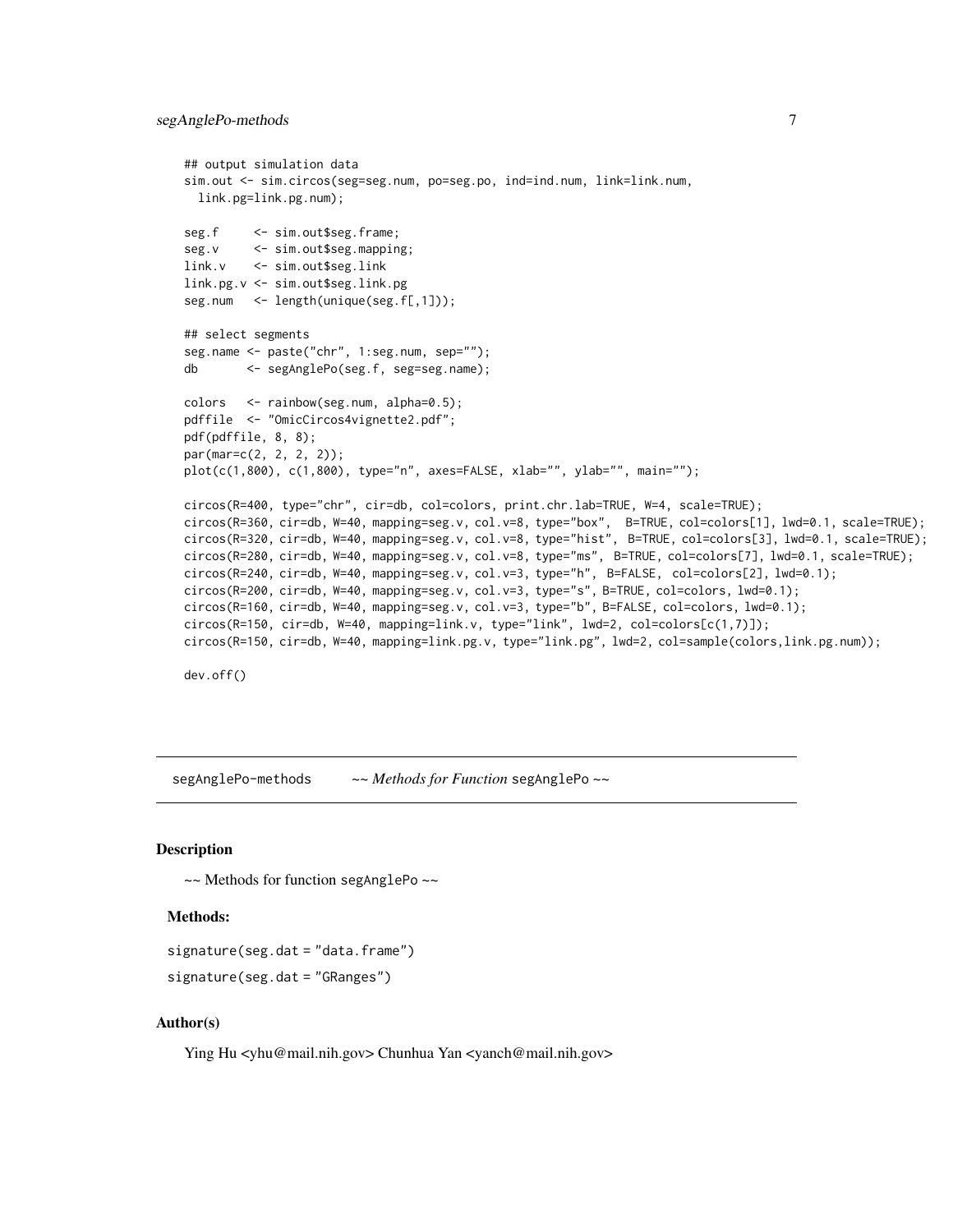#### <span id="page-7-0"></span>References

OmicCircos: an R package for simple and circular visualization of omics data. Cancer Inform. 2014 Jan 16;13:13-20. doi: 10.4137/CIN.S13495. eCollection 2014. PMID: 24526832 [PubMed] PMCID: PMC3921174

#### sim.circos *circular data simulation*

#### Description

This function generates data for user to test the circos functions

#### Usage

```
sim.circos(seg=10, po=c(20,50), ind=10, link=10, link.pg=10);
```
## Arguments

| seg     | integer, the segment number. The default is 10.          |
|---------|----------------------------------------------------------|
| po      | vector, the segment positions. The default is $c(20:50)$ |
| ind     | integer, the number of samples. The default is 10.       |
| link    | integer, the number of links. The default is 10.         |
| link.pg | integer, the number of link ploygons. The default is 10. |

#### Value

sim.circos returns a list containing at least the following components:

| seg.frame   | data.frame, segment data      |
|-------------|-------------------------------|
| seg.mapping | data.frame, mapping data      |
| seg.link    | data.fame, link data          |
| seg.link.pg | data.frame, link polygon data |

#### Author(s)

Ying Hu <yhu@mail.nih.gov> Chunhua Yan <yanch@mail.nih.gov>

## References

OmicCircos: an R package for simple and circular visualization of omics data. Cancer Inform. 2014 Jan 16;13:13-20. doi: 10.4137/CIN.S13495. eCollection 2014. PMID: 24526832 [PubMed] PMCID: PMC3921174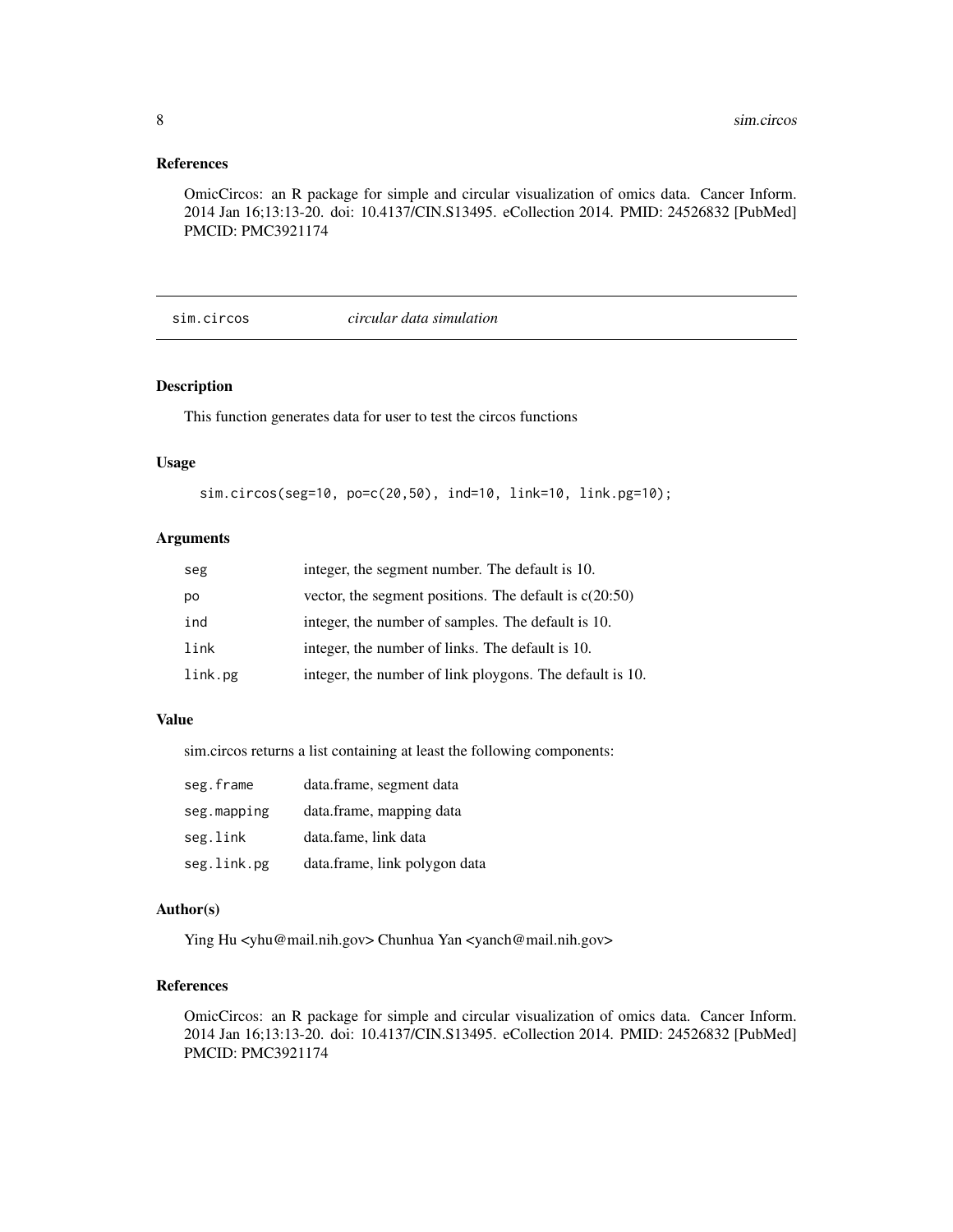#### sim.circos 9

#### Examples

```
library(OmicCircos);
options(stringsAsFactors = FALSE);
set.seed(1234);
## initial values for simulation data
seg.num <- 10;
ind.num <- 20;
seg.po <- c(20:50);
link.num <- 10;
link.py.num < -4;## output simulation data
sim.out <- sim.circos(seg=seg.num, po=seg.po, ind=ind.num, link=link.num,
 link.pg=link.pg.num);
seg.f <- sim.out$seg.frame;
seg.v <- sim.out$seg.mapping;
link.v <- sim.out$seg.link
link.pg.v <- sim.out$seg.link.pg
seg.num <- length(unique(seg.f[,1]));
## select segments
seg.name <- paste("chr", 1:seg.num, sep="");
db <- segAnglePo(seg.f, seg=seg.name);
colors <- rainbow(seg.num, alpha=0.5);
pdffile <- "OmicCircos4vignette3.pdf";
pdf(pdffile, 8, 8);
par(mar=c(2, 2, 2, 2));
plot(c(1,800), c(1,800), type="n", axes=FALSE, xlab="", ylab="", main="");
circos(R=400, type="chr", cir=db, col=colors, print.chr.lab=TRUE, W=4, scale=TRUE);
circos(R=360, cir=db, W=40, mapping=seg.v, col.v=8, type="quant90", B=FALSE, col=colors, lwd=2, scale=TRUE);
circos(R=320, cir=db, W=40, mapping=seg.v, col.v=3, type="sv", B=TRUE, col=colors[7], scale=TRUE);
circos(R=280, cir=db, W=40, mapping=seg.v, col.v=3, type="ss", B=FALSE, col=colors[3], scale=TRUE);
circos(R=240, cir=db, W=40, mapping=seg.v, col.v=8, type="heatmap", lwd=3);
circos(R=200, cir=db, W=40, mapping=seg.v, col.v=3, type="s.sd", B=FALSE, col=colors[4]);
circos(R=160, cir=db, W=40, mapping=seg.v, col.v=3, type="ci95", B=TRUE, col=colors[4], lwd=2);
circos(R=150, cir=db, W=40, mapping=link.v, type="link", lwd=2, col=colors[c(1,7)]);
circos(R=150, cir=db, W=40, mapping=link.pg.v, type="link.pg", lwd=2, col=sample(colors,link.pg.num));
the.col1=rainbow(10, alpha=0.5)[3];
highlight <- c(160, 410, 6, 2, 6, 10, the.col1, the.col1);
circos(R=110, cir=db, W=40, mapping=highlight, type="hl", lwd=1);
the.col1=rainbow(10, alpha=0.1)[3];
the.col2=rainbow(10, alpha=0.5)[1];
highlight <- c(160, 410, 3, 12, 3, 20, the.col1, the.col2);
circos(R=110, cir=db, W=40, mapping=highlight, type="hl", lwd=2);
dev.off()
```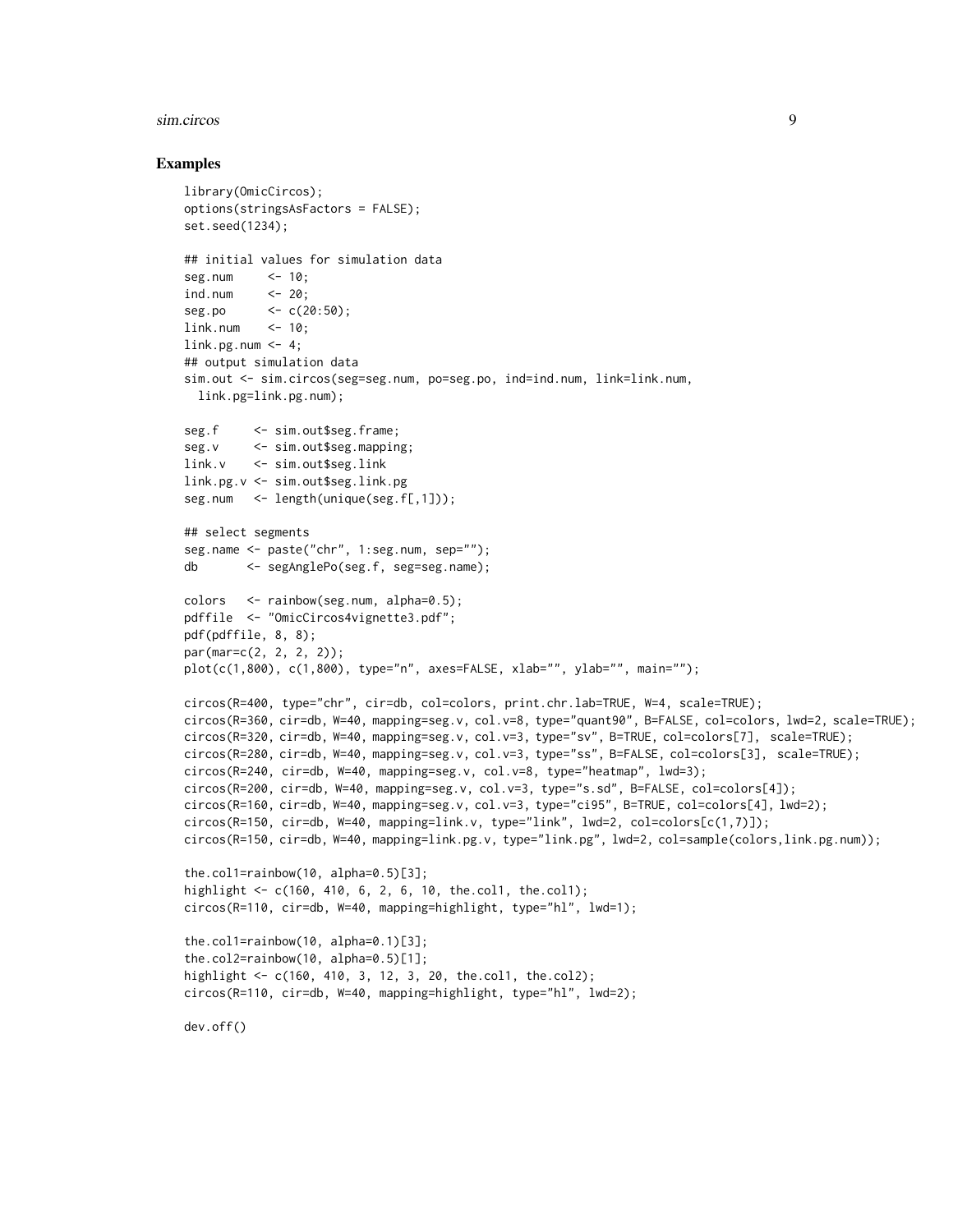<span id="page-9-0"></span>TCGA.BC.cnv.2k.60 *copy number data of TCGA Breast Cancer*

#### Description

Examples of TCGA Breast Cancer DNA copy number data from 500 genes and 60 samples.

#### Author(s)

Ying Hu <yhu@mail.nih.gov> Chunhua Yan <yanch@mail.nih.gov>

TCGA.BC.fus *TCGA Breast Cancer gene fusion data.*

## Description

Examples of TCGA Breast Cancer gene fusion data from 18 fusion proteins

#### Author(s)

Ying Hu <yhu@mail.nih.gov> Chunhua Yan <yanch@mail.nih.gov>

TCGA.BC.gene.exp.2k.60

*TCGA BRCA expression data*

## Description

Examples of TCGA Breast Cancer expression data from 500 genes and 60 samples

### Author(s)

Ying Hu <yhu@mail.nih.gov> Chunhua Yan <yanch@mail.nih.gov>

TCGA.BC.sample60 *TCGA BRCA Sample names and subtypes*

#### Description

Names and subtypes of 60 samples for TCGA Breast Cancer expression and copy number data

#### Author(s)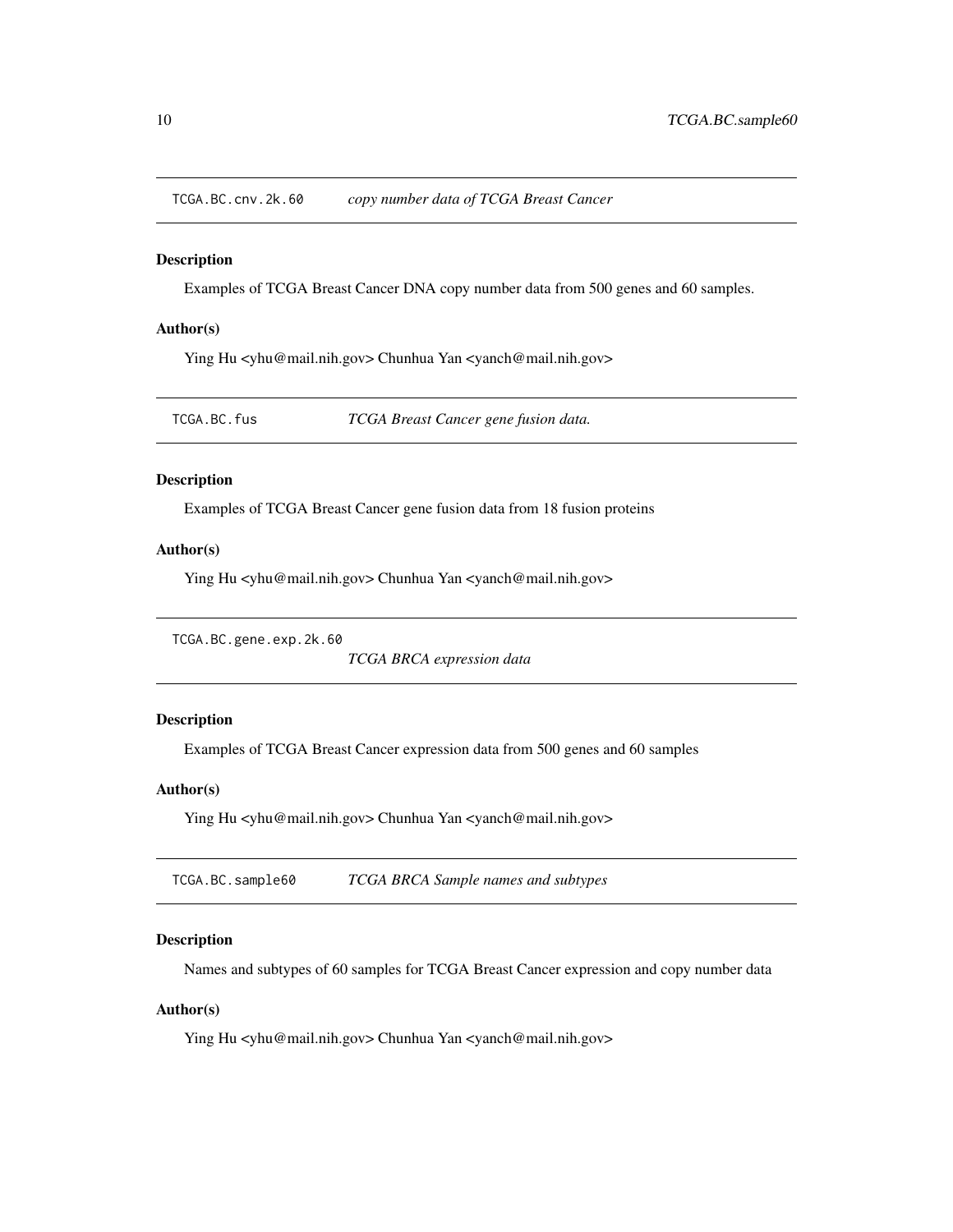<span id="page-10-0"></span>TCGA.BC\_Her2\_cnv\_exp *TCGA BRCA expression and cnv association*

#### Description

The p-values of associations between the TCGA Breast Cancer copy number and gene expression data.

#### Author(s)

Ying Hu <yhu@mail.nih.gov> Chunhua Yan <yanch@mail.nih.gov>

TCGA.PAM50\_genefu\_hg18

*BRCA PAM50 gene list (hg18)*

## Description

Breast cancer PAM 50 gene list (hg18).

## Author(s)

Ying Hu <yhu@mail.nih.gov> Chunhua Yan <yanch@mail.nih.gov>

UCSC.chr.colors *chromosome banding colors*

#### Description

Chromosome banding colors from UCSC Genome Browser

#### Author(s)

Ying Hu <yhu@mail.nih.gov> Chunhua Yan <yanch@mail.nih.gov>

| UCSC.hg18 | human hg18 circumference coordinates |
|-----------|--------------------------------------|
|-----------|--------------------------------------|

#### Description

Human hg18 circumference coordinates (angles) are calculated from hg18 chromosome size data using the seqAnglPo function. The chromosome size data stored in UCSC.hg18.chr.

#### Author(s)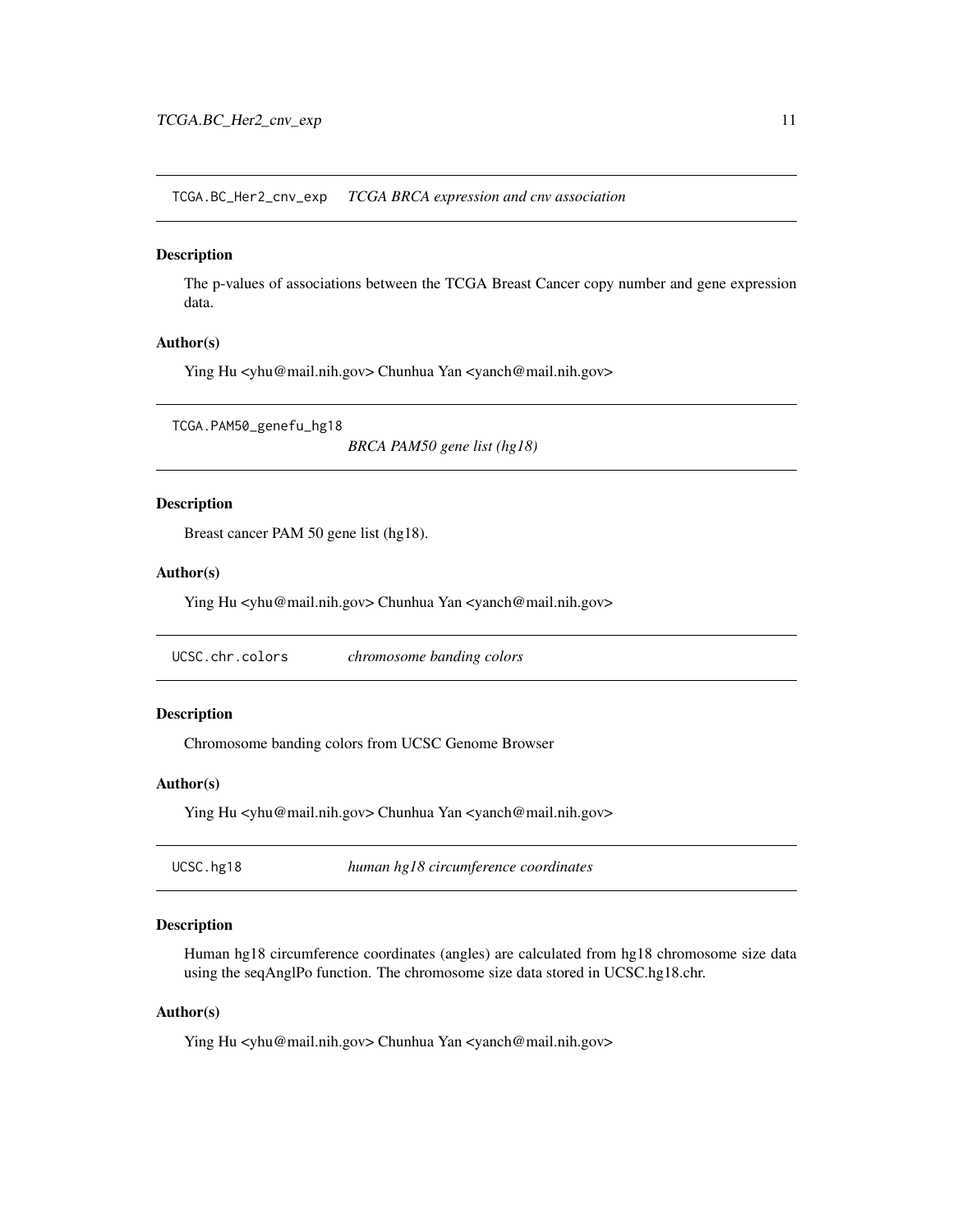<span id="page-11-0"></span>

Human hg18 chromome size and binding data obtained from UCSC Genome Browser cytogenetics table.

#### Author(s)

Ying Hu <yhu@mail.nih.gov> Chunhua Yan <yanch@mail.nih.gov>

UCSC.hg19 *human hg19 circumference coordinates*

## Description

Human hg19 circumference coordinates (angles) are calculated from hg19 chromosome size data using the seqAnglPo function. The chromosome size data stored in UCSC.hg19.chr.

#### Author(s)

Ying Hu <yhu@mail.nih.gov> Chunhua Yan <yanch@mail.nih.gov>

UCSC.hg19.chr *human hg19 segment data*

#### Description

Human hg19 chromome size and binding data obtained from UCSC Genome Browser cytogenetics table.

#### Author(s)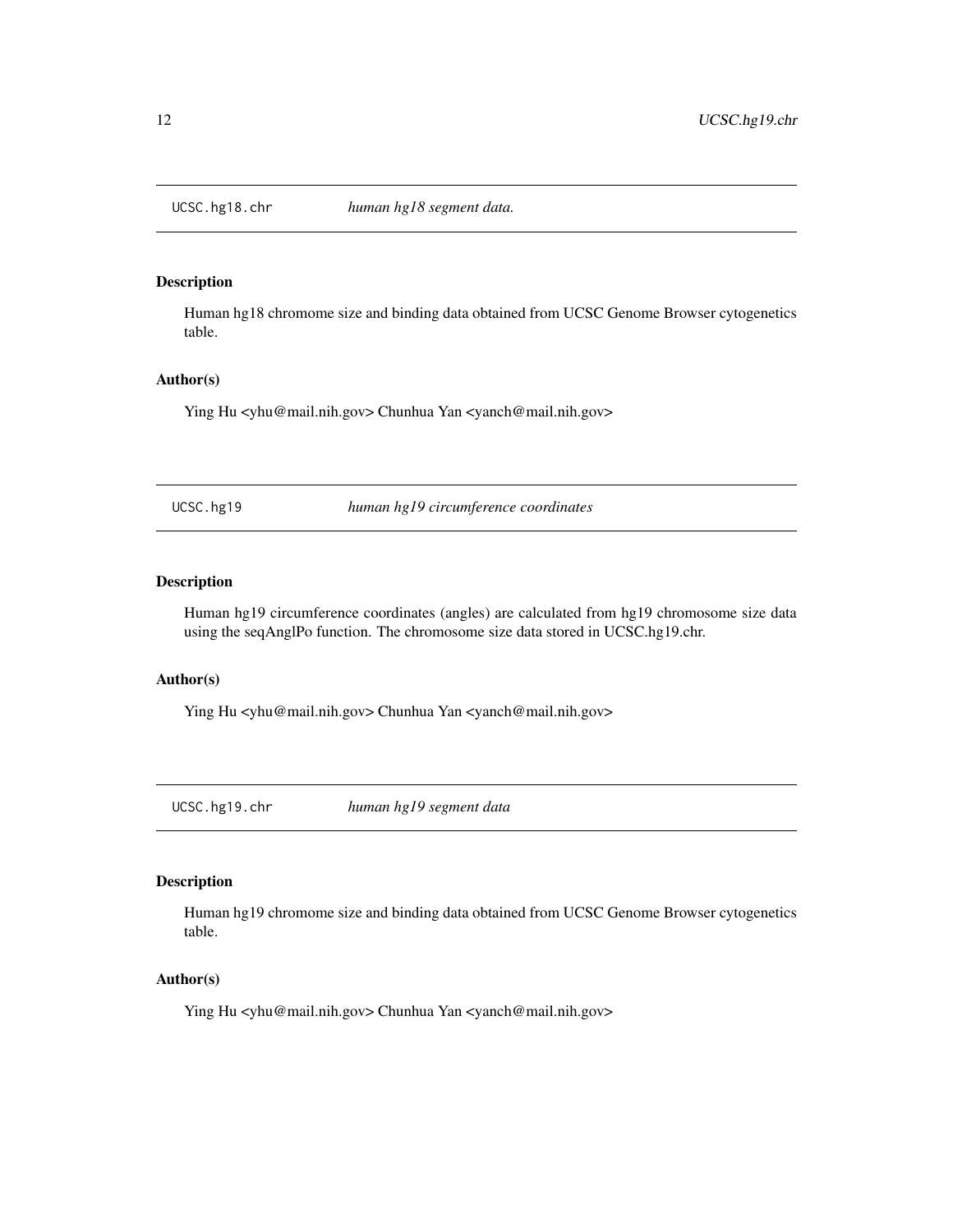<span id="page-12-0"></span>

Mouse mm10 circumference coordinates (angles) are calculated from mm10 chromosome size data using the seqAnglPo function. The mouse chromosome size data stored in UCSC.mm10.chr.

#### Author(s)

Ying Hu <yhu@mail.nih.gov> Chunhua Yan <yanch@mail.nih.gov>

UCSC.mm10.chr *mouse mm10 segment data.*

#### Description

Mouse mm10 chromsome size and binding data obtained from UCSC Genome Browser cytogenetics table.

#### Author(s)

Ying Hu <yhu@mail.nih.gov> Chunhua Yan <yanch@mail.nih.gov>

UCSC.mm9 *mouse mm9 circumference coordinates*

#### Description

Mouse mm9 circumference coordinates (angles) are calculated from mm9 chromosome size data using the seqAnglPo function. The mouse chromosome size data stored in UCSC.mm9.chr.

#### Author(s)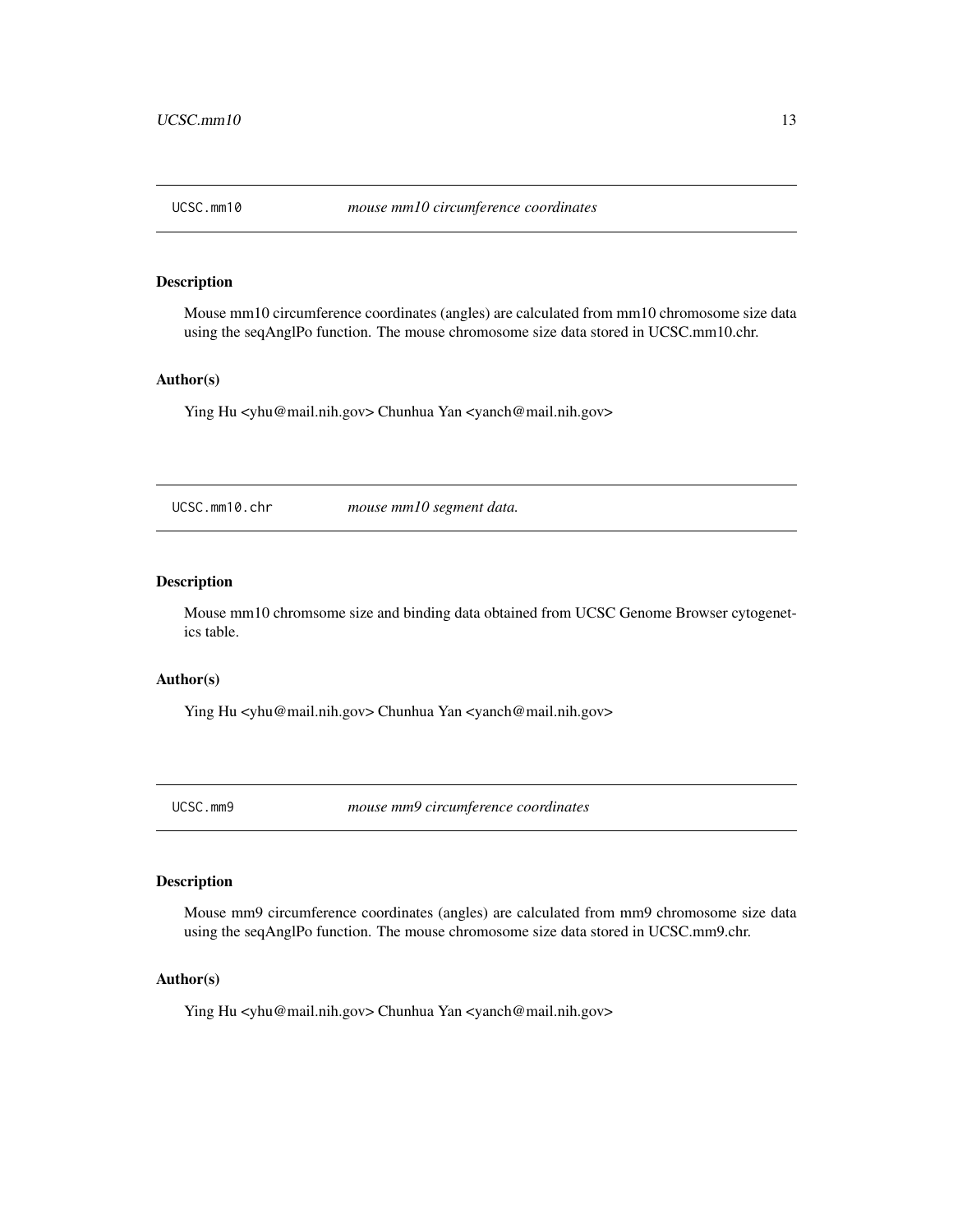<span id="page-13-0"></span>

Mouse mm9 chromsome size and binding data obtained from UCSC Genome Browser cytogenetics table.

## Author(s)